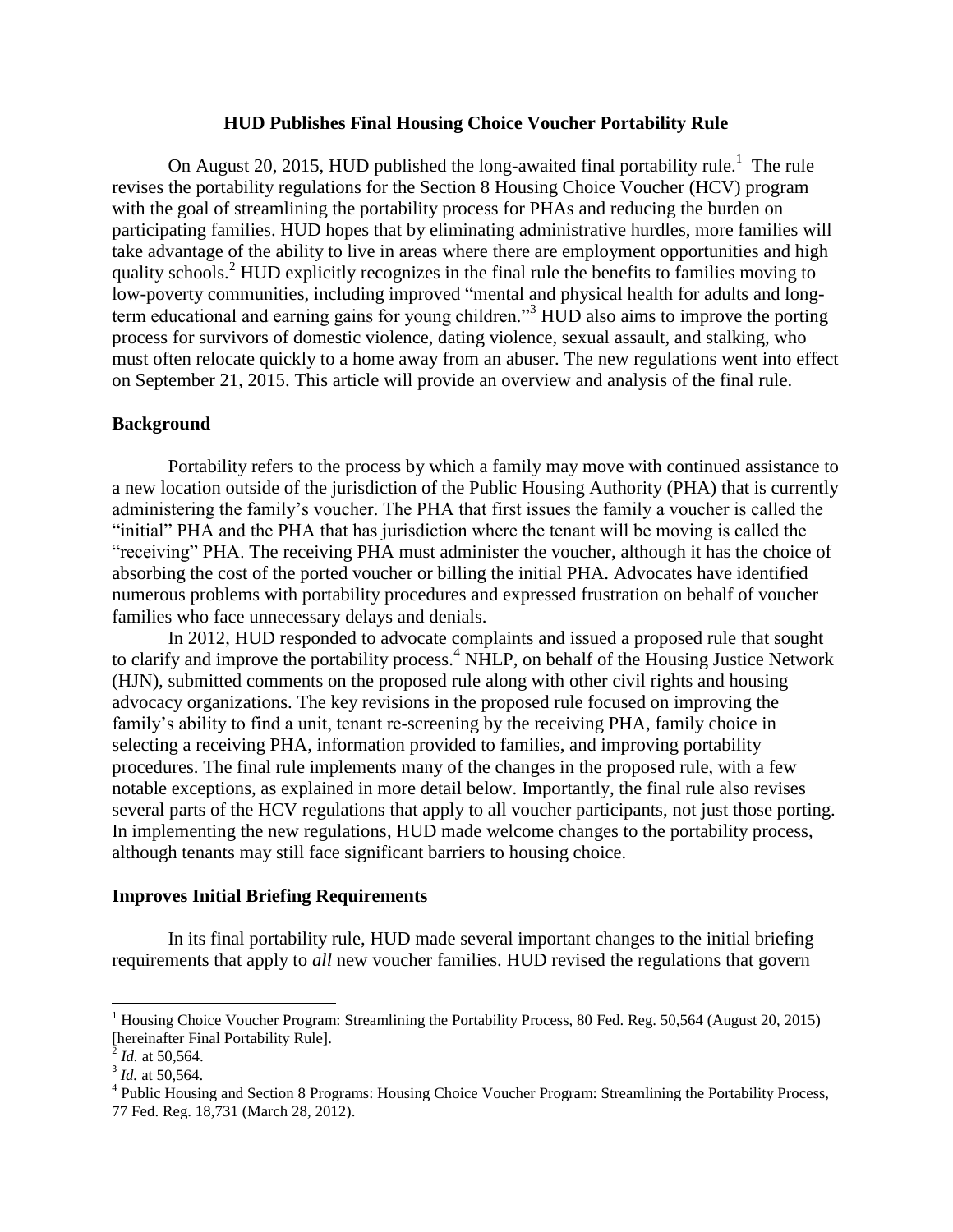both the oral briefing<sup>5</sup> and the packet of information<sup>6</sup> that is provided to participant families when they are first selected to the program.

First, PHAs were required under the prior law to inform only families that qualify to port about how portability works both during the initial oral briefing<sup>7</sup> and in the materials contained in the information packet.<sup>8</sup> The final rule broadens and clarifies these requirements. A PHA must now inform all families about how portability works, and specifically, how it may affect the family's assistance "through screening, subsidy standards, payment standards, and any other elements of the portability process."<sup>9</sup> In addition, during the initial oral briefing, past regulations required PHAs to provide information about moving to low-poverty neighborhoods only to families living in high poverty census tracks.<sup>10</sup> The final rule revises the regulation to require that *all* participant families receive information about the advantages of moving to low-poverty neighborhoods.<sup>11</sup> HUD made this change because it recognizes that even families already living in low poverty census tracks may not be aware of the benefits.

Next, HUD continues to require that PHAs maintain a list of landlords that participate in the section 8 program, but adds that PHAs can also provide "other resources (e.g. newspapers, organizations, online search tools) known to the PHA that may assist the family.<sup>"12</sup> Importantly, in response to HJN and other civil rights organizations' comments, the new rule adds that PHAs must ensure that "the list of landlords or other resources covers areas outside of poverty or minority concentration."<sup>13</sup> Local advocates should consider verifying that PHA-provided landlord lists meet this requirement.

In the proposed rule, HUD requested comments on additional information that PHAs should be required to provide to families after they have been selected to the voucher program. HJN members responded with several suggestions including (1) a list of local agencies that can assist with the housing search process (2) a list of LIHTC and home-funded properties and (3) resources that can help research crime rates and school performance in a particular jurisdiction. While HUD declined to require this additional information, it left open the possibility that it would require it in the future. Under the revised regulations, if HUD provides information to PHAs about the factors families should consider when determining where to lease a unit, then the PHA will be required to provide this information at the initial briefing.<sup>14</sup>

In their 2012 comments, HJN members also suggested that information about porting should be shared with families not only at the initial briefing, but at other times during the families' participation in the voucher program, including after a request to port is submitted. HUD disagreed and found the initial briefing to be sufficient.<sup>15</sup> Without this revision, the briefing requirements on mobility are somewhat less effective, especially for long-time voucher holders that decide to move outside of their jurisdiction after years of program participation.

 $\overline{\phantom{a}}$ 

 $5$  24 C.F.R. § 982.301(a).

 $6$  24 C.F.R. § 982.301(b).

 $7$  24 C.F.R. § 982.301(a)(2).

 $8^{8}$  24 C.F.R. § 982.301(b)(4).

<sup>&</sup>lt;sup>9</sup> Final Portability Rule, 80 Fed. Reg. at 50,572 (to be codified at 24 C.F.R. § 982.301(a)(2) (oral briefings); Final Portability Rule, 80 Fed. Reg. at 50,573 (to be codified at 24 C.F.R. § 982.301(b)(4) (information packet).  $^{10}$  24 C.F.R. § 982.301(a)(3).

<sup>&</sup>lt;sup>11</sup> Final Portability Rule, 80 Fed. Reg. at 50,572 (to be codified at 24 C.F.R. § 982.301(a)(3)).

<sup>&</sup>lt;sup>12</sup> Final Portability Rule, 80 Fed. Reg. at 50,573 (to be codified at 24 C.F.R. § 982.301(b)(11)).

<sup>&</sup>lt;sup>13</sup> Final Portability Rule, 80 Fed. Reg. at 50,573 (to be codified at 24 C.F.R. § 982.301(b)(11)).

<sup>&</sup>lt;sup>14</sup> Housing Choice Voucher Program: Streamlining the Portability Process (technical correction), 80 Fed. Reg. 52,619 at 52,619 (September 1, 2015) (to be codified at 24 C.F.R. § 982.301(a)(1)(iii)).

<sup>&</sup>lt;sup>15</sup> Final Portability Rule, 80 Fed. Reg. at 50,570.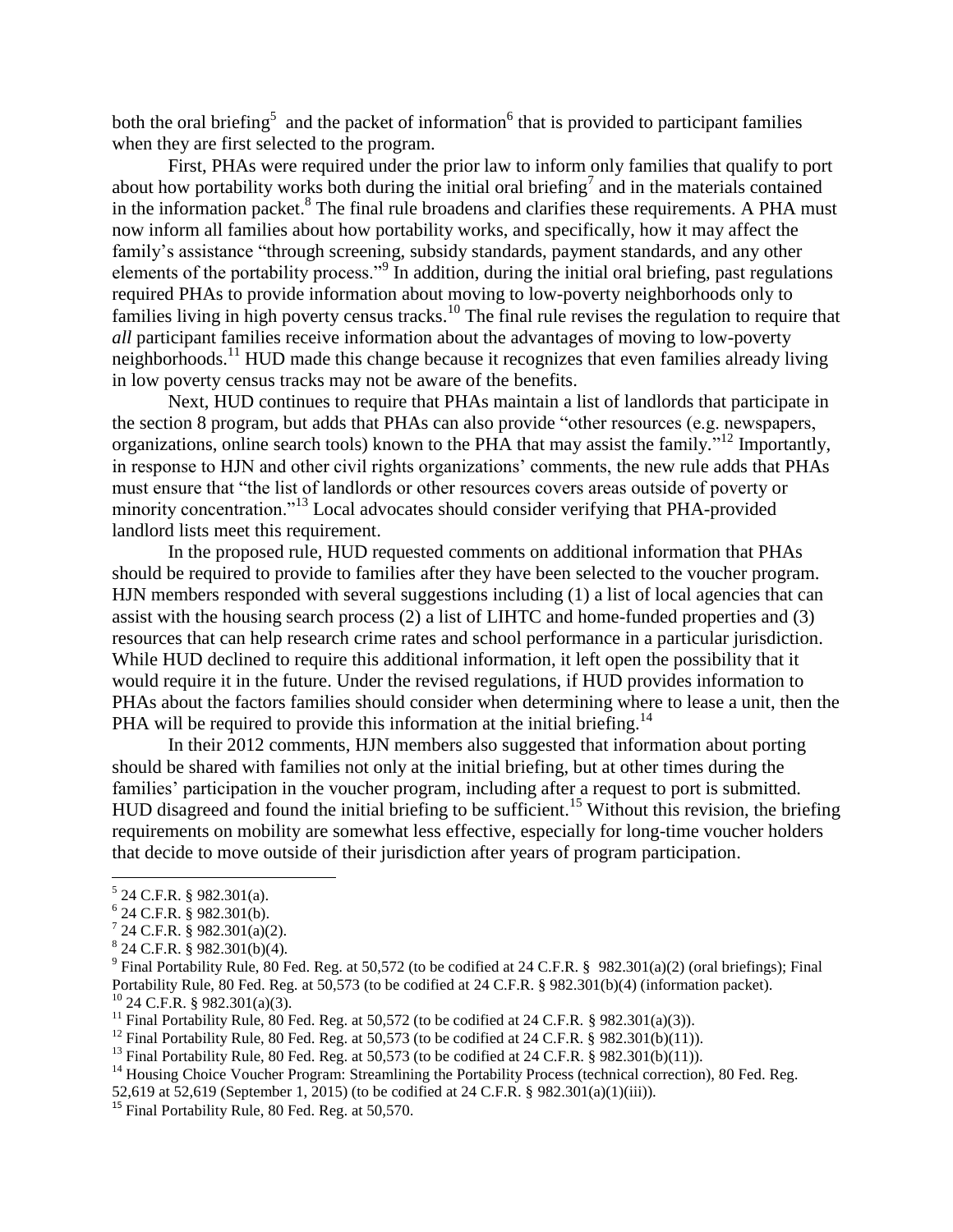## **Limits When a PHA May Deny a Move**

The final rule maintains the requirement that the receiving PHA must administer a ported voucher.<sup>16</sup> However, the final rule clarifies the exceptions and requires HUD notification or approval in all instances. First, as in the earlier regulation, an initial PHA may deny a family permission to move if the PHA does not have sufficient funding for continued assistance (for example, if the receiving PHA will bill the initial PHA resulting in a HAP increase and the initial PHA doesn't have enough funds to cover it). In response to HJN comments, the new rule adds that if the receiving PHA plans to deny the move for insufficient funds, it must notify HUD within ten business days of making that determination.<sup>17</sup> While this additional oversight is an improvement from the old regulation, HUD chose not to include a requirement that HUD approve or deny the PHA's request. Rather, the ten-day notification period simply allows time for HUD to review the PHA's decision and take action if necessary.

The final rule also explicitly states that there are other reasons why HUD might approve a PHA's decision to deny a port.<sup>18</sup> The example HUD provides is a request made by a PHA in a declared disaster area.<sup>19</sup> While many commenters requested that HUD provide other examples, HUD declined to do so, explaining that it cannot foresee every scenario in which a denial would be appropriate and it prefers to make the determination on a case-by-case basis.<sup>20</sup>

#### **Increases Tenant Choice**

The final rule improves tenant choice because it allows a family to determine the receiving PHA when the family is moving to an area where PHAs have overlapping jurisdiction. Whereas formerly, in this scenario, the initial PHA chose the receiving PHA, under the new regulation, the family may choose the PHA it prefers.<sup>21</sup> HUD agreed with HJN's comments that families should be able to weigh different PHA policies and programs and select the PHA that best fits their needs.

# **Reduces Delays and Burdens on Families During the Porting Process**

In its final rule, HUD made several changes to reduce delays for families during the portability process. First, under the revised regulations, if the receiving PHA chooses to conduct a new reexamination of the porting family, the receiving PHA may not delay in issuing the family a voucher or otherwise delay the approval of a unit in order to complete the recertification.<sup>22</sup> In addition, the revised regulation clarifies that the receiving PHA does not redetermine income eligibility for a participant family.<sup>23</sup> For new participants that were not already

 $\overline{\phantom{a}}$ 

<sup>&</sup>lt;sup>16</sup> Final Portability Rule, 80 Fed. Reg. at 50,573 (to be codified at 24 C.F.R. § 982.355(a)).

<sup>&</sup>lt;sup>17</sup> Final Portability Rule, 80 Fed. Reg. at 50,573 (to be codified at 24 C.F.R. § 982.354(e)); *Id.* at 50,573 (to be codified at 24 C.F.R. § 982.355(c)(5)).

<sup>&</sup>lt;sup>18</sup> Final Portability Rule, 80 Fed. Reg. at 50,573 (to be codified at 24 C.F.R. § 982.355(b)). <sup>19</sup> *Id.*

 $20$  Final Portability Rule, 80 Fed. Reg. at 50,567.

<sup>&</sup>lt;sup>21</sup> 24 C.F.R. § 982.355(c); Final Portability Rule, 80 Fed. Reg. at 50,573 (to be codified at 24 C.F.R. § 982. § 982.355(b)).

<sup>&</sup>lt;sup>22</sup> Final Portability Rule, 80 Fed. Reg. at 50,574 (to be codified at 24 C.F.R. § 982.355(c)(11)).

<sup>&</sup>lt;sup>23</sup> Final Portability Rule, 80 Fed. Reg. at 50,574 (to be codified at 24 C.F.R. § 982.355(c)(9)).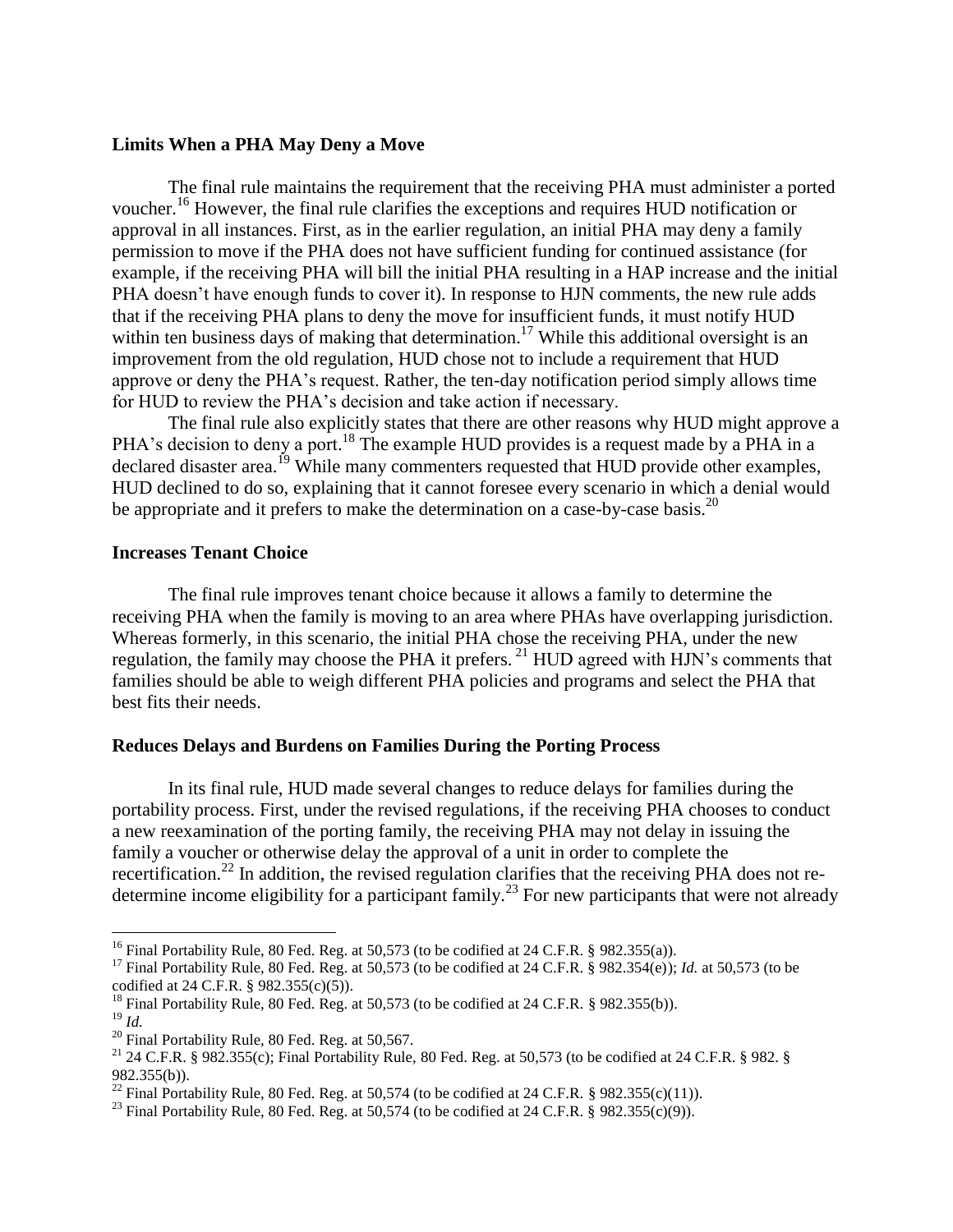receiving assistance under the voucher program, the initial PHA determines eligibility for the receiving PHA's program using the receiving PHA's income limits.<sup>24</sup> HUD hopes that these changes will streamline the portability process to reduce delays when a family ports.

Another way HUD has made porting easier for families is by adding an automatic 30-day extension from the expiration of the initial PHA's voucher term.<sup>25</sup> In other words, the earliest that the receiving PHA's voucher can expire is 30 days after the initial PHA's voucher expires. If the initial PHA's voucher expires, the initial PHA determines whether or not to grant an extension.<sup>26</sup> But once the receiving PHA issues its voucher, the receiving PHA's policies on extensions apply.<sup>27</sup> This will help some families succeed in their housing search because it gives the family more time to find a suitable unit.

Last, HUD's final rule includes a new definition of "suspension"<sup>28</sup> and provides that the term of the voucher is suspended when the client submits a request for tenancy approval until notice from a PHA that the request has been approved or denied.<sup>29</sup> HUD implemented this change, which applies to all voucher families, to provide "clarity and avoid possible disputes between families and the PHA."<sup>30</sup> In its comments on the proposed rule, HJN recommended that HUD further clarify that the voucher term should remain suspended while the PHA and landlord negotiate terms like rent and repairs, but HUD declined to include such language in the final rule.

# **Changes Billing Requirements**

HUD implemented changes to portability billings in the final rule. The most significant change is how reimbursement is calculated for initial and receiving PHAs. Under the final rule, if the receiving PHA is billing the initial PHA (versus absorbing the voucher), the initial PHA must reimburse the receiving PHA for the lesser of 80% of its administrative fees or 100% of the receiving PHA's administrative fees.<sup>31</sup> With this revision, the receiving PHA will not benefit from charging more than it would otherwise receive for administrative fees. The PHAs may still negotiate a different amount as agreed upon by both PHAs.<sup>32</sup>

## **Other Notable Parts of the Final Rule**

- HUD clarified that initial and receiving PHAs must administer special purpose vouchers (such as VASH and NDD) in accordance with program requirements.<sup>33</sup>
- HUD removed the absorption requirement in the proposed rule. HUD leaves open the possibility, however, that it will require receiving PHAs to absorb a ported voucher at a later date through a notice and comment period in the federal register.<sup>34</sup>

 $\overline{a}$ 

<sup>&</sup>lt;sup>24</sup> Final Portability Rule, 80 Fed. Reg. at 50,574 (to be codified at 24 C.F.R. § 982.355(c)(9)).

<sup>&</sup>lt;sup>25</sup> Final Portability Rule, 80 Fed. Reg. at 50,574 (to be codified at 24 C.F.R. § 982.355(c)(13)).

<sup>&</sup>lt;sup>26</sup> Final Portability Rule, 80 Fed. Reg. at 50,574 (to be codified at 24 C.F.R. § 982.355(c)(13)).

<sup>&</sup>lt;sup>27</sup> Final Portability Rule, 80 Fed. Reg. at 50,574 (to be codified at 24 C.F.R. § 982.355(c)(14)).

<sup>28</sup> Final Portability Rule, 80 Fed. Reg. at 50,572 (to be codified at 24 C.F.R. § 982.4); See also *id.* at 50,574 (to be codified at 24 C.F.R. § 982.355(c)(15)).

<sup>&</sup>lt;sup>29</sup> Final Portability Rule, 80 Fed. Reg. at 50,573 (to be codified at 24 C.F.R. § 982.303(c)).

<sup>&</sup>lt;sup>30</sup> Final Portability Rule, 80 Fed. Reg. at 50,565.

<sup>&</sup>lt;sup>31</sup> Final Portability Rule, 80 Fed. Reg. at 50,574 (to be codified at 24 C.F.R. § 982.355(e)(3)).

 $32$  Final Portability Rule, 80 Fed. Reg. at 50,574 (to be codified at 24 C.F.R. § 982.355(e)(3)).

<sup>&</sup>lt;sup>33</sup> Final Portability Rule, 80 Fed. Reg. at 50,575 (to be codified at 24 C.F.R. § 982.355(g)).

<sup>&</sup>lt;sup>34</sup> Final Portability Rule, 80 Fed. Reg. at 50,574 (to be codified at 24 C.F.R. § 982.355(d)(2)).